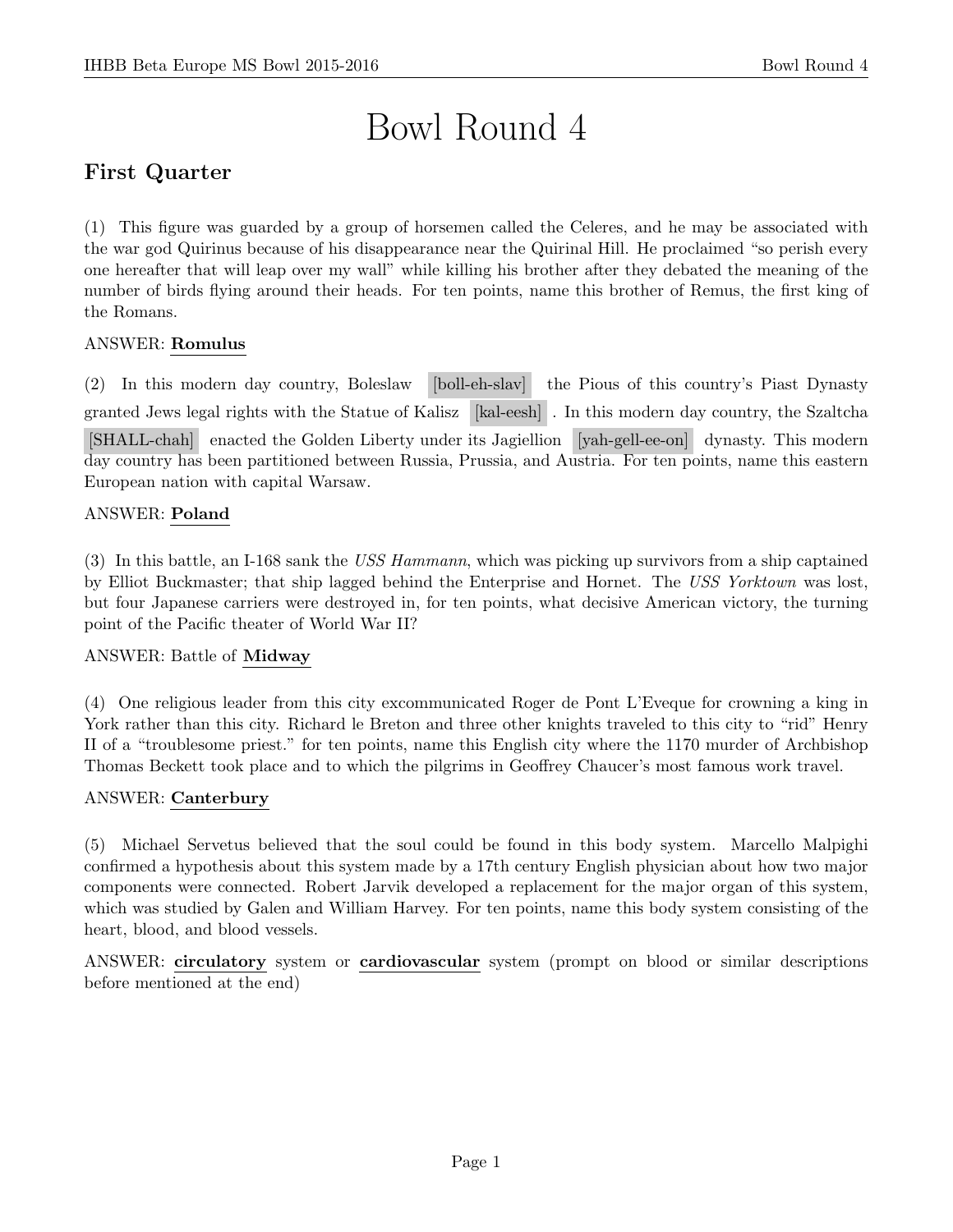(6) This organization controlled the Saarland for 15 years before a referendum supported German rule. It did nothing in response to the Mukden incident, after which Japan withdrew from this organization. The U.S. Senate's refusal to sign the Treaty of Versailles meant that the U.S. never joined this organization. For ten points, name this international body that was unable to prevent World War II and was replaced by the United Nations.

# ANSWER: League of Nations

(7) This composer popularized a percussion-heavy style music inspired by Janissary bands with an opera in which Belmonte rescues Konstanze from Pasha Selim's harem. He included heavy Masonic symbolism in an opera in which Tamino overcomes a series of trials with the help of the title woodwind. For ten points, name this composer of The Abduction From The Seraglio and The Magic Flute.

# ANSWER: Wolfgang Amadeus Mozart

(8) A prize earned from one of these events was taken by Vladimir Putin from Robert Kraft, who has earned four of them as an owner. In 1972, this event capped a perfect 17 win season, and the Vince Lombardi trophy is awarded at its conclusion. Tom Brady of the New England Patriots has won four of, for ten points, what annual sporting event that ends the NFL season?

ANSWER: Super Bowl (accept Super Bowl ring; prompt on NFL championship game)

(9) One play depicting this event shows Giles Corey being executed with stones. Thomas Danforth and John Hathorne were heavily involved in this event, which was caused by the fits of Abigail Williams and Betty Parris, who were supposedly under the spell of slave Tituba. The Crucible depicted, for ten points, what 1690s event in which a Massachusetts town executed people for supposedly practicing magic?

# ANSWER: Salem Witch Trials

(10) One member of this family hosted an orgy in the Banquet of the Chestnuts. That man, the enemy of Girolamo Savonarola, had formed the League of Venice to oppose Charles VIII's invasion of Italy. That man's son had embarked on the Romagna [roh-MAH-nyah] campaign, and was the inspiration for Niccolo Machiavelli's The Prince. For ten points, name this Italian family whose members included Cesare [CHEH-sah-ray] and Pope Alexander VI.

ANSWER: Borgia family

# Second Quarter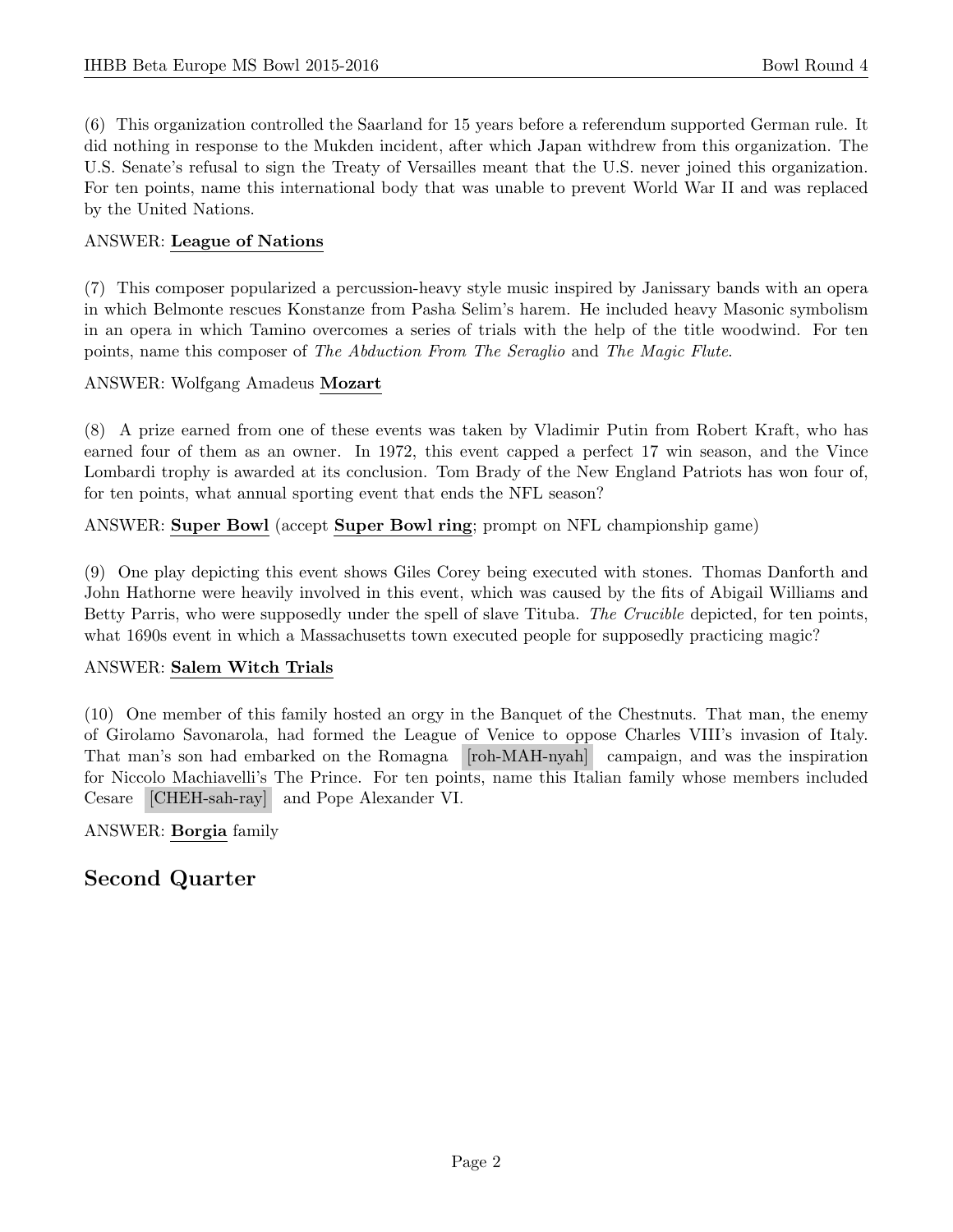(1) During a drunken brawl, this man killed his officer Cleitus the Black, who had earlier saved this man's life during the Battle of the Granicus River. This man's successors were known as the Diadochi [dee-AH-doh-kee] , and this rider of Bucephalus defeated Darius III at the Battle of Gaugamela. For ten points, name this son of Phillip II, a king of Macedon who conquered Persia.

#### ANSWER: Alexander the Great

BONUS: Alexander the Great was tutored as a youth by this man, who established the Lyceum and wrote the Nicomachean [ni-ko-MAHK-ee-an] Ethics.

#### ANSWER: Aristotle

(2) The neighborhood of Marble Hill was separated from this island by the construction of a canal in 1895. Its original source of fresh water, Collect Pond, was landfilled and became the site of the Five Points slum. A low-lying area in the north of this island became a center of African-American culture. For ten points, what island in New York City is home to Harlem and Wall Street?

#### ANSWER: Manhattan

BONUS: Manhattan's Battery Park City was built on the banks of what river, which separates it from New Jersey?

#### ANSWER: Hudson River

(3) The patronage of Gushi Khan increased the power of the holders of this position. A delegate of one holder of this position was forced at gunpoint to ratify the Seventeen Point Agreement. Men who hold this position are thought to be incarnations of Avalokiteshvara. The current holder of this position, Tenzin Gyatso, currently lives in exile in India. For ten points, name this position, the spiritual leader of Tibetan Buddhism.

#### ANSWER: Dalai Lama

BONUS: This other form of Buddhism, which uses koans to teach Buddhist principles, is commonly practiced in Japan.

ANSWER: Zen Buddhism (prompt on Mahayana Buddhism)

(4) This position was ended by the Peace of Pressburg, which also created the Confederation of the Rhine. One holder of this position stood in the snow outside Canossa to do penance, and the successor to this position was decided by the prince-electors. These men were crowned by popes until 1530, and the phrase "sacrum" was added to this title by a man who fought the Lombard League. For ten points, name this position, which was held by Charles V and Frederick Barbarossa.

#### ANSWER: Holy Roman Emperor (or Romisch-deutscher Kaiser; or Romanorum Imperator)

BONUS: What 1356 decree, issued by Charles IV, set the number of electors to select the Holy Roman Emperor at seven?

#### ANSWER: Golden Bull of 1356 [accept Bulla Aurea]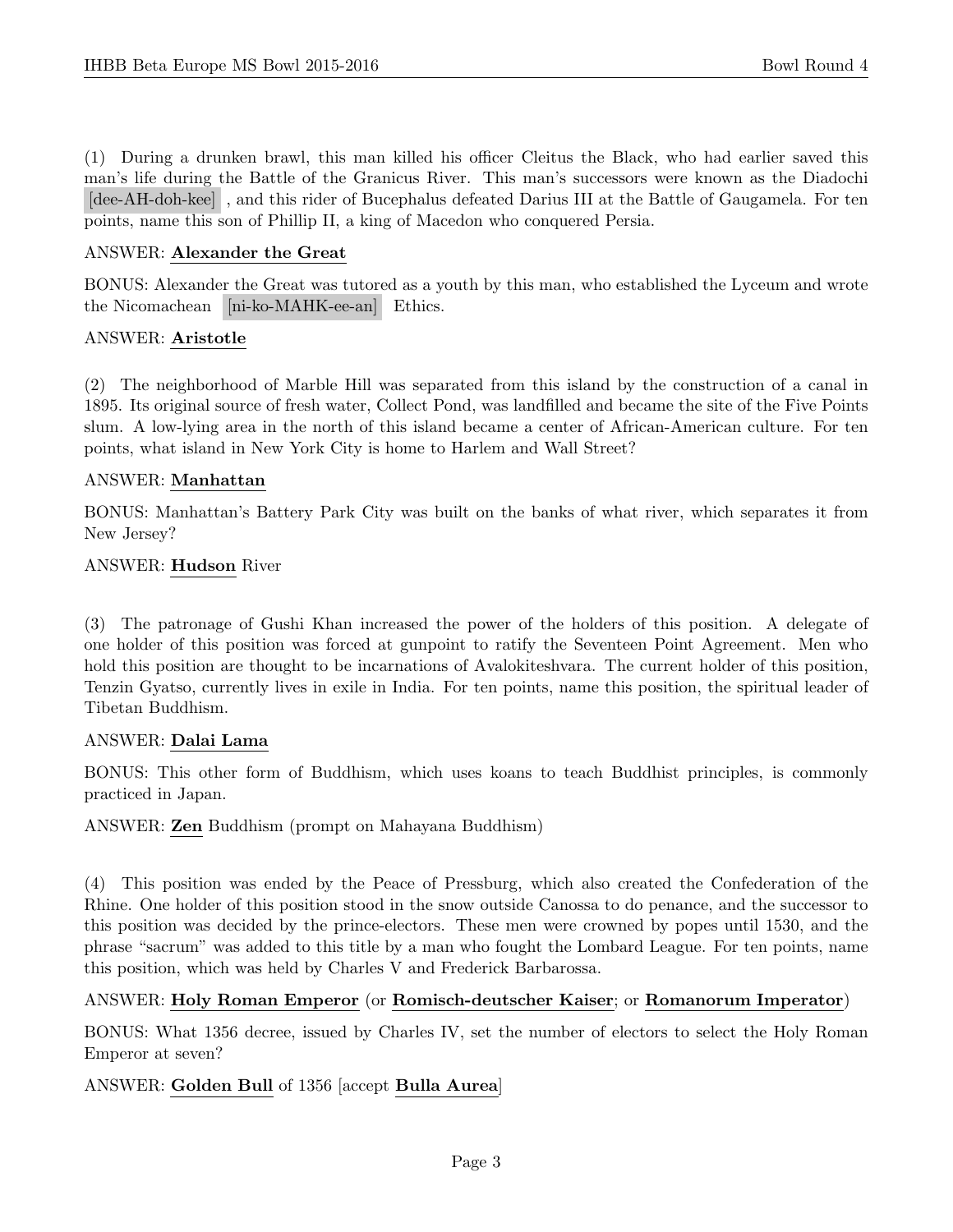(5) The Flight of the Wild Geese refers to one group of these people who left Ireland. Machiavelli praised one type of them, although he considers them as useless as auxiliaries. Leaders of these in Italy were called condottieri [con-doh-tee-AIR-ee] , and the battle of Marignano saw the ascendancy of the Landsknecht over the most famous of these types of soldiers, who were recruited from their cantons and carried pikes. Swiss pikemen were, for ten points, what hired soldiers?

ANSWER: mercenary (prompt on hired soldiers and other descriptions before mentioned at the end)

BONUS: Swiss mercenaries were most commonly hired by what nation, who created the Swiss Guards, and whose Francis I employed them at the battles of Marignano and Pavia?

#### ANSWER: France

(6) Gaius Suetonius Paulinus put down a revolt on this island by the Trinovantes and the Iceni [ee-KAY-nee] at the Battle of Watling Street. The northern limit of the Roman Empire on this island was once marked by Hadrian's Wall, built sixty years after Boudica sacked its city of Londinium. For ten points, name this island, now home to the countries of Wales, Scotland, and England.

#### ANSWER: Great Britain (accept Brittania)

BONUS: Britain was home to the Picts, who lived north of this Scottish river on which Edinburgh lies.

ANSWER: River Forth (accept the Firth of Forth)

(7) Felice Orsini attempted to assassinate this ruler, whose rise to power led Karl Marx to comment that history repeats "first as tragedy, then as farce." This ruler commissioned Baron Haussmann to renovate his country's capital. This ruler became President of the Second Republic after the ousting of Louis-Philippe in 1848. For ten points, name this last French Emperor who was named after his uncle.

#### ANSWER: Napoleon III [or Louis-Napoleon Bonaparte]

BONUS: Napoleon III supported the building of this Egyptian canal.

#### ANSWER: Suez Canal

(8) The Senussi opposed French influence on this continent in the early 20th century. The Battle of Gazala was fought near a northern port on this continent, Tobruk, during the Western Desert Campaign; that campaign culminated in the Second Battle of El Alamein, where Erwin Rommel's forces were forced to retreat to this continent's northernmost country, Tunisia. For ten points, name this continent where an Allied World War II campaign pushed the Germans out of Libyan and Egyptian deserts.

#### ANSWER: Africa

BONUS: Erwin Rommel was known as the "Desert" one of these crafty animals.

ANSWER: (Desert) Fox

# Third Quarter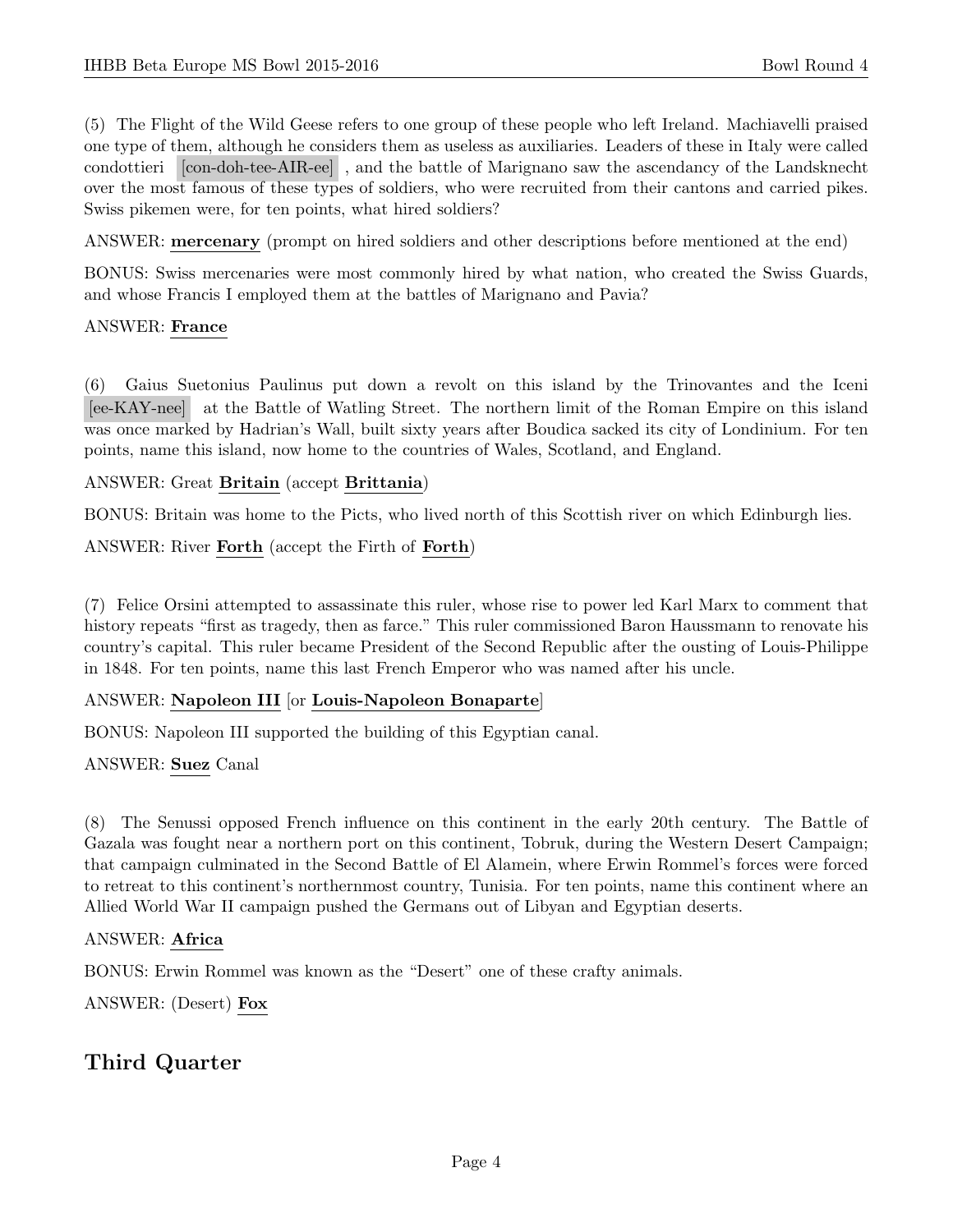Monumental Sculpture

What historical or mythological figure...

- (1) Stands in New York Harbor?
- ANSWER: The Statue of Liberty or Lady Liberty
- (2) Was a French emperor sculpted as Mars the Peacemaker by Antonio Canova?

# ANSWER: Napoleon Bonaparte (or Napoleon I)

(3) Overlooks Rio de Janeiro with outstretched arms from a base on Corcovado Mountain?

#### ANSWER: Jesus Christ the Redeemer (or Cristo Redentor)

(4) Is shown in a 71-meter, Tang dynasty-era portrayal in Leshan, China?

# ANSWER: Buddha (or Siddhartha Gautama)

- (5) Was sculpted by Phidias in chryselephantine for a site on the Acropolis?
- ANSWER: Athena (do not accept or prompt on Minerva)
- (6) Appears in sculpted white marble, seated in a chair in a memorial in Washington, D.C.?

# ANSWER: Abraham Lincoln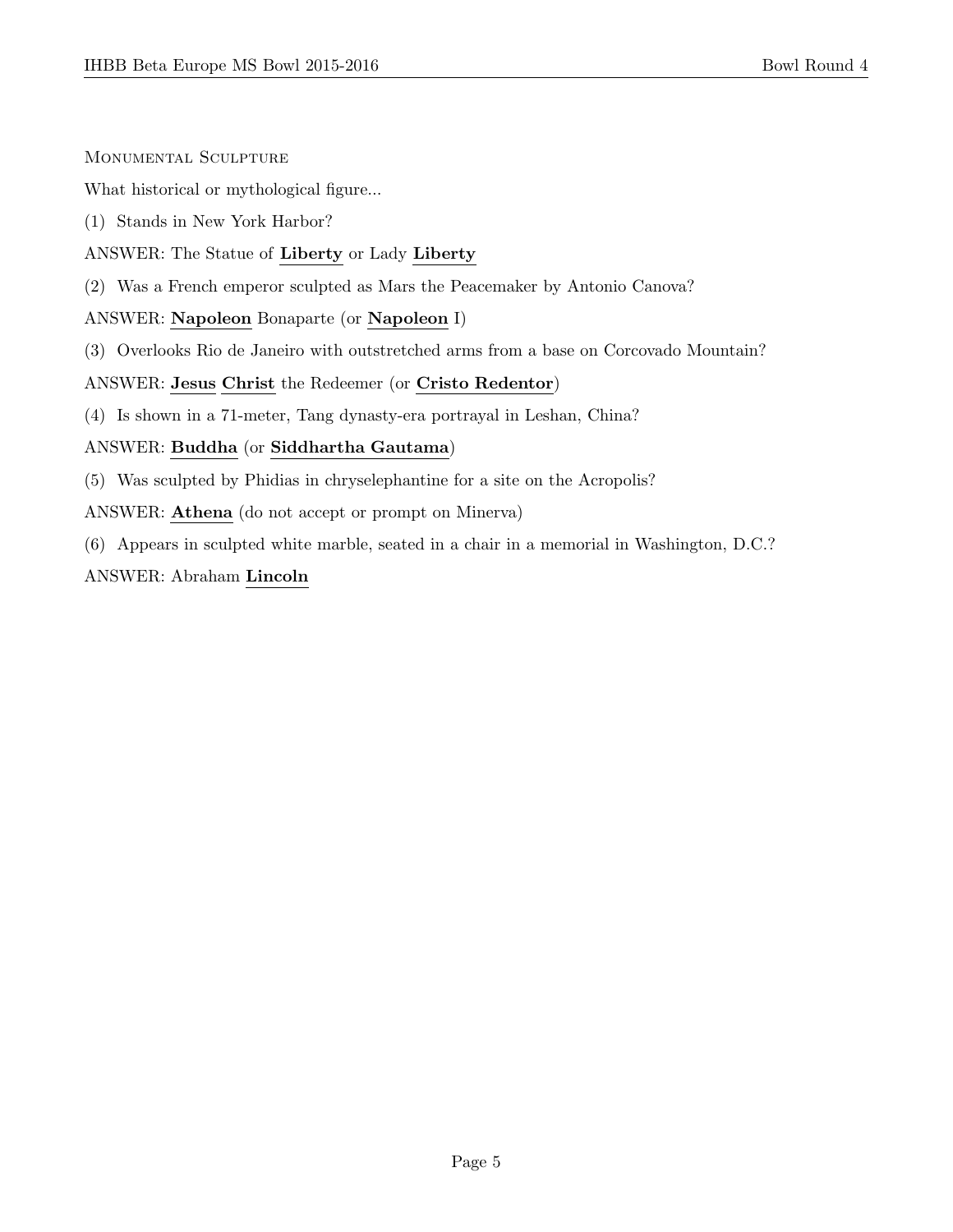Spanish-American War

During the Spanish-American War, who or what was...

(1) The Caribbean island, with capital Havana, that gained independence from Spain after the war?

# ANSWER: Cuba

(2) The U.S. battleship that sank in Havana harbor, triggering the war?

#### ANSWER: USS Maine

(3) The future U.S. President who was second-in-command of the Rough Riders?

# ANSWER: Theodore Roosevelt

(4) The treaty that ended the war?

# ANSWER: Treaty of Paris

(5) The Spanish island with capital San Juan that became an American commonwealth after the war?

# ANSWER: Puerto Rico

(6) The July 1st battle in which the Rough Riders and Buffalo Soldiers took Kettle Hill?

# ANSWER: San Juan Hill (or San Juan Heights)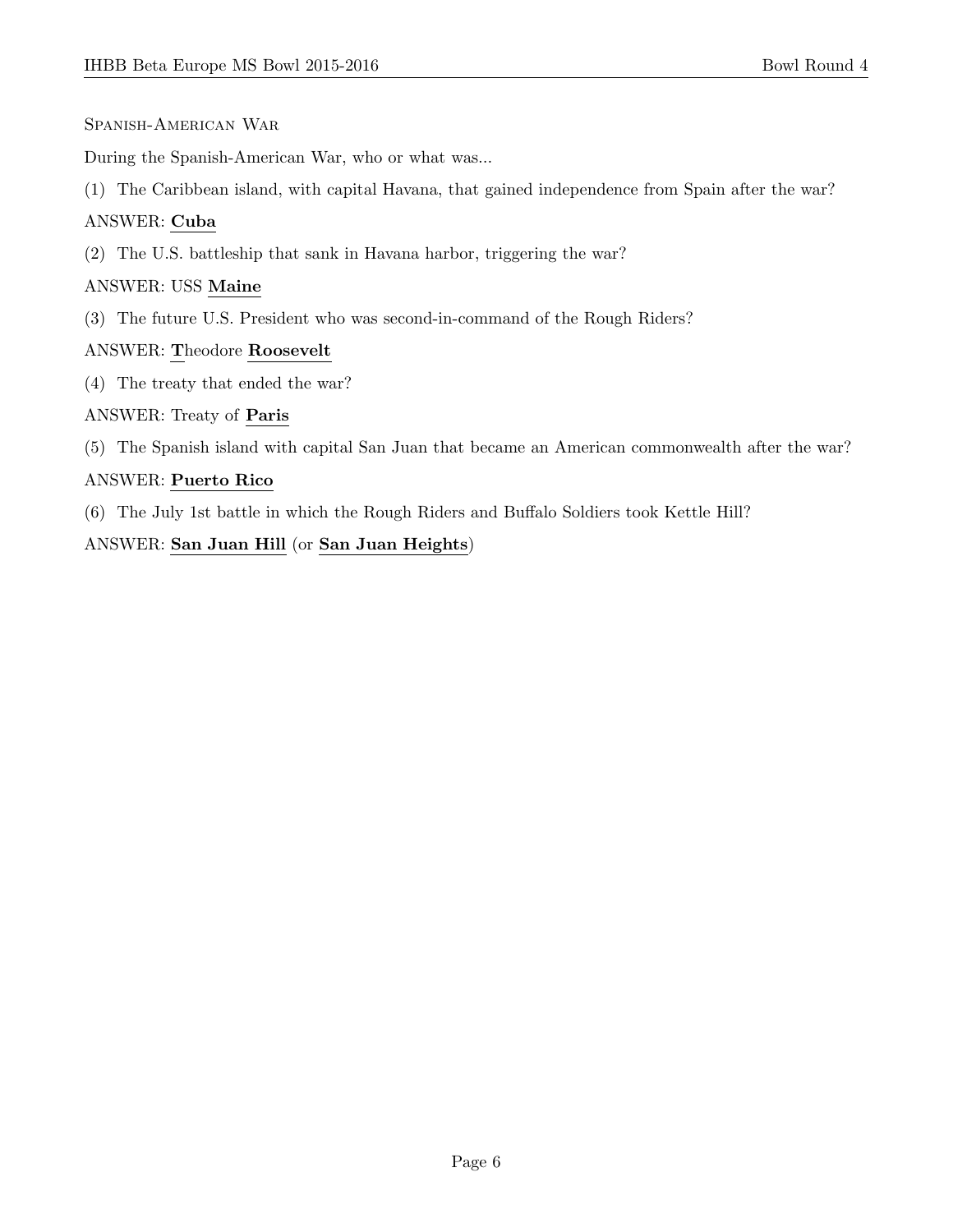#### Modern British PMs

Which British Prime Minister from the 20th and 21st centuries...

- (1) Is the current PM?
- ANSWER: David Cameron
- (2) Served during most of World War II, offering nothing but "blood, toil, tears, and sweat?"

#### ANSWER: Winston Churchill

- (3) Was known as the Iron Lady?
- ANSWER: Margaret Thatcher
- (4) Attended the 1919 Paris Peace Conference and helped organize the Treaty of Versailles?

#### ANSWER: David Lloyd George

(5) Signed the Munich Agreement with Hitler, proclaiming "peace in our time"?

#### ANSWER: Neville Chamberlain

(6) Replaced his predecessor as the new Labour PM at the 1945 Potsdam Conference?

#### ANSWER: Clement Attlee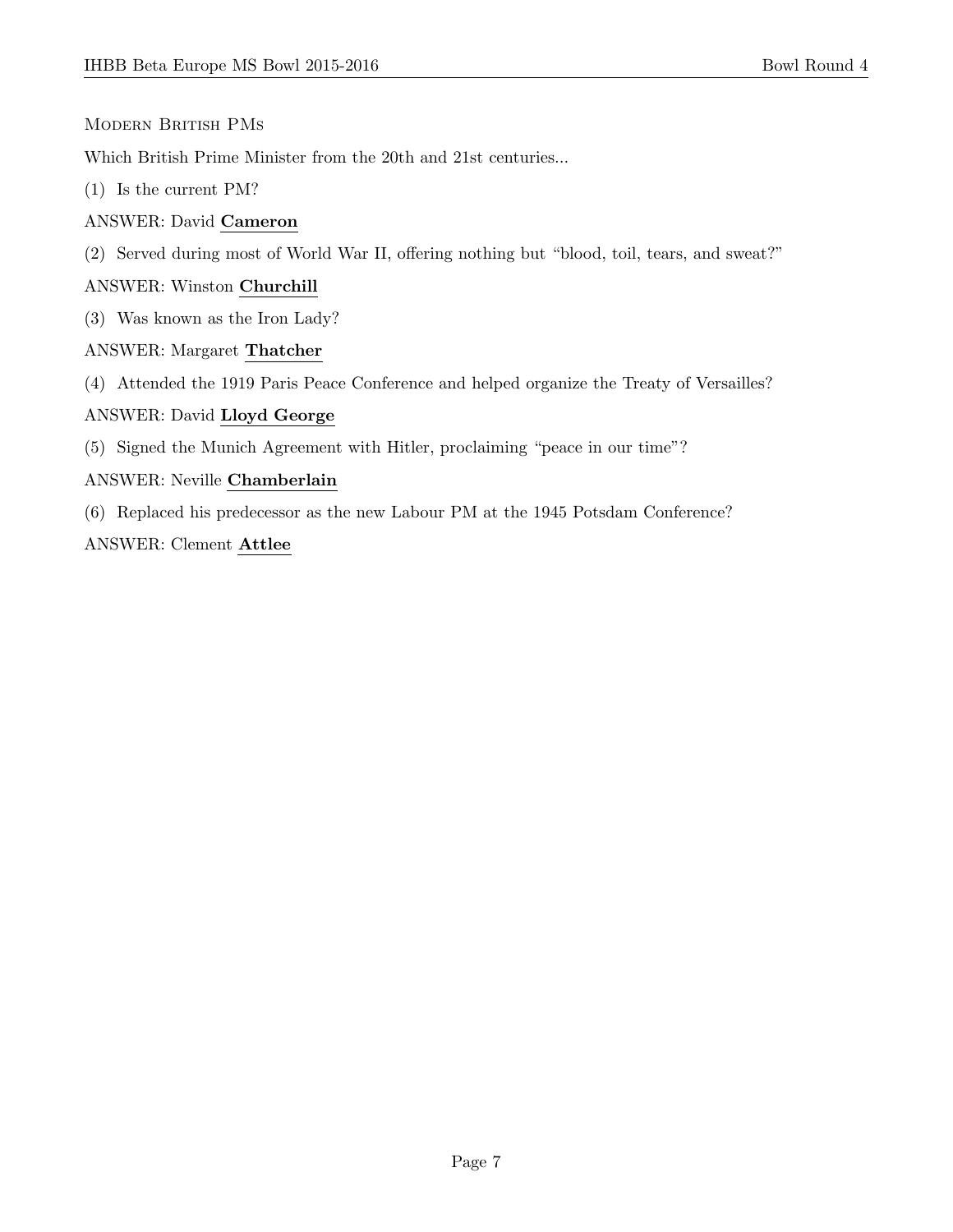# Fourth Quarter

(1) Foreigners such as the Scotsman Thomas Gordon were often invited to lead this organization. One portion of this organization nearly sparked  $(+)$  war with Great Britain while being deployed to relieve another part of this organization, which had been bottled up in Port Arthur. That force would proceed to have its "T" crossed by (\*) Heihachiro Togo and be destroyed at the Battle of Tsushima Straits. The Baltic and Pacific fleets were part of, for ten points, what military organization, which experienced a revolt on the battleship Potemkin?

ANSWER: Imperial Russian Navy (do not accept Soviet navy; prompt on partial answer)

(2) A flag of this color flies atop of the mast of Bosch's *Ship of Fools*. A girl wearing a dress of this color carries the traditional Arquebusier symbols in Rembrandt's depiction of Dutch bergemeester (+) Frans Banning Cocq. Gauguin painted a symbolic Christ of this color, which joins (\*) black, red, and blue as the only colors in most Piet Mondrian [PEET MOHN-dree-AHN] works. For ten points, name this primary color featured in Van Gogh's Sunflowers.

ANSWER: yellow (accept gold or bronze before "Bosch" is read)

(3) This monarch supported the Dutch in one conflict by signing the Treaty of Nonsuch, and Francis Walsingham uncovered a plot to assassinate this monarch by Anthony  $(+)$ Babington, which led to the execution of this monarch's cousin, Mary Stuart. This monarch spoke of having a "heart and stomach of a  $(*)$  king" in a speech to troops at Tilbury before fighting a force that was defeated by a "Protestant Wind". The Spanish Armada targeted, for ten points, what "Virgin Queen" of England?

# ANSWER: Elizabeth I of England

(4) TANAPA manages this mountain's Lemosho trail. First summited by Hans Meyer, it consists three connected cones: Shira, Mawenzi, and one renamed by  $(+)$  Julius Nyerere to celebrate his nation's independence, Kibo. This mountain's Arrow Glacier doesn't exist anymore, and all the ice on its (\*) Uhuru Peak is expected to disappear by 2060. For ten points, what dormant, snow-capped volcano in Tanzania is the highest point in Africa?

# ANSWER: Mount Kilimanjaro

(5) Prior to this battle, Pope Alexander II gave a papal banner to a leader who landed in Pevensey but intended to land on the Isle of Wight. The other side in this battle had a defensive position on  $(+)$  Senlac Hill, where one losing leader was shot in the eye. This battle is depicted on the (\*) Bayeux Tapestry, which shows the death of Harold Godwinson. For ten points, name this 1066 victory for William the Conqueror, who then established Norman rule of England.

#### ANSWER: Battle of Hastings